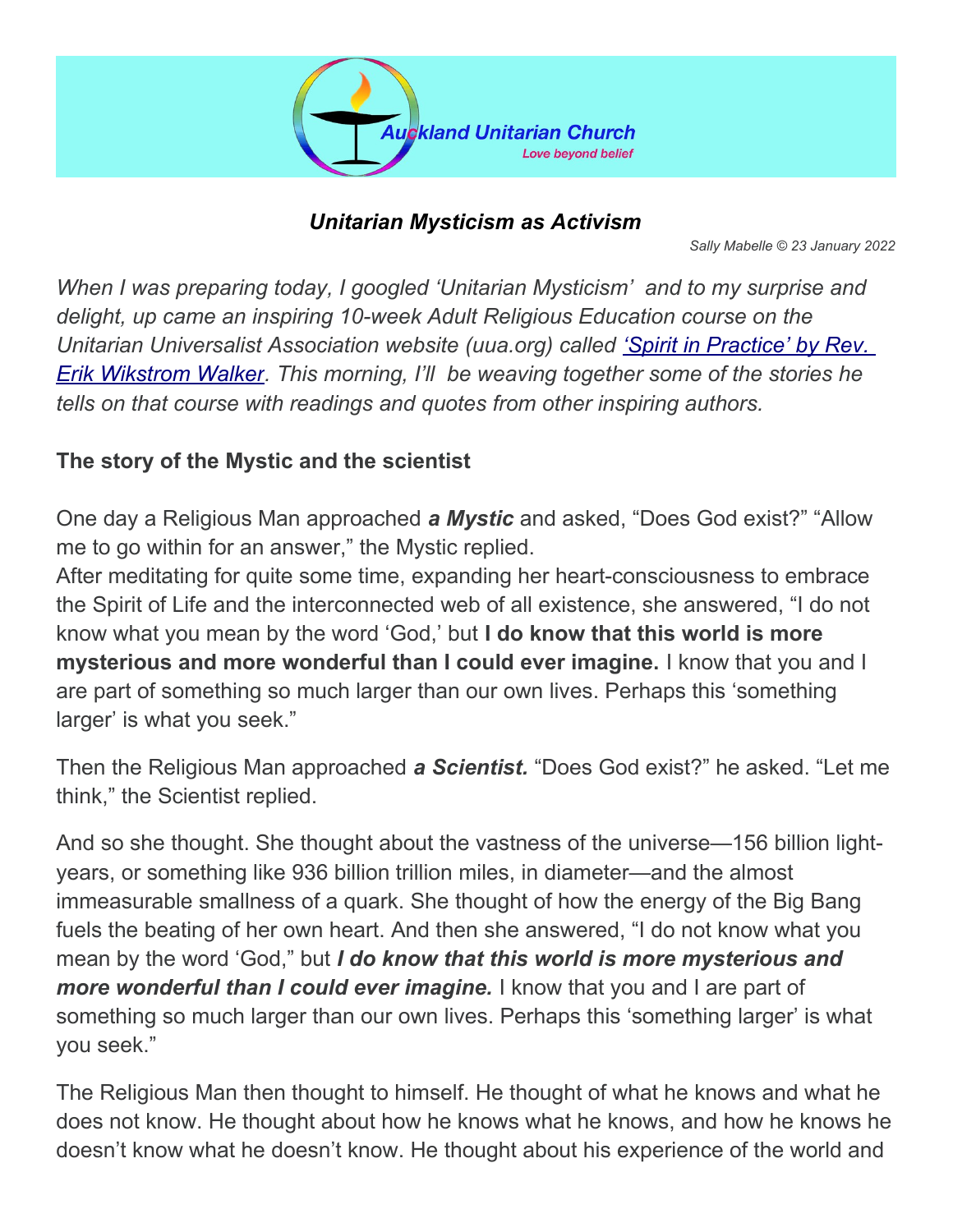how it is but one tiny, infinitesimal fraction of all experience. He thought about his dependence on forces larger than himself, and he thought about the interdependence of all existence. *He experienced wonder and pondered mystery. And then he knew—he knew in his soul the truth of what the Mystic and the Scientist said that he is part of something so much larger than his own life.*

And then, only then, did he think about what he'd call it.

The Religious man called it God - which as mythologist Joseph Campbell says is 'a metaphor for that which transcends intellectual thought'"

# *Quaker, Mark Russ, asks in his blog: ([jollyquaker.com\)](https://jollyquaker.com/)*

*"Have we become too concerned with political activism at the expense of spiritual depth?*

*Or, are we spending too much time navel gazing rather than getting out there and letting our lives preach?*

*To use all our gifts and skills and emotions in pursuit of a better world is itself an act of worship. To be an activist IS to be a mystic.*

*Contemplation is also an action. It's something you do, and it can be hard work. You could even say that prayer and worship are political acts." To open ourselves to the grand mystery of the Spirit of Life is to acknowledge a force higher than the political powers of this world.* 

*It is mysticism that gives us the strength to act, and activism is the fruit of mysticism. We should not assume that contemplative Unitarians are naval gazing and unproductive, nor that active Unitarians are unspiritual.*

*Some of us may see contemplation, worship and prayer as something that achieves nothing, as wasted time. Activism gets things done. But where does our strength for activism come from? If we rely purely on our own strength, the challenges of activism mean we will soon have nothing left to give. Activism that has no time for mysticism leads to burn out.*

*These times require more than action - they require spiritual transformation… This wisdom and will to save our planet can only come from deep experiences of the sacredness of life*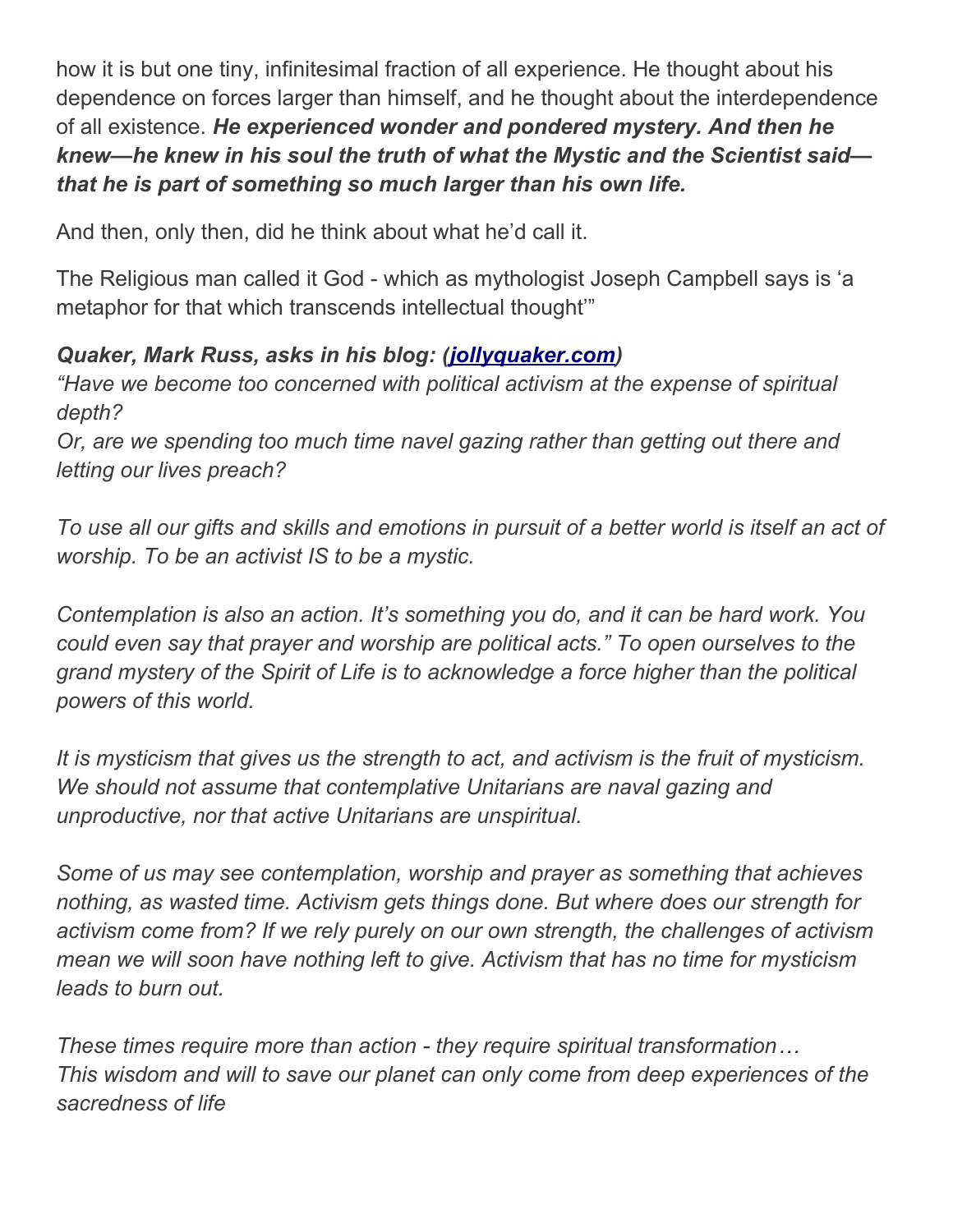*In his book, Mystical Activism [, psychotherapist John C Robinson](https://www.johnrobinson.org/index.htm) writes 'that the healing of SELF and WORLD are one in the same" We are currently experiencing an evolutionary pressure for collective awakening…we each hold the power to change the world right where we are. To call these "end times" is not hyperbole. We are in trouble and the signs are everywhere: extreme political divisions; xenophobic violence; enormous wealth inequality; poverty and homelessness, racism, sexism, and the arms race, etc, etc.*

*We are the cause of these dark times. Driven by left-brain beliefs, illusions and obsessions, humanity races headlong toward the collapse of civilization. Fortunately, the solution to these mounting crises also lies in the human psyche, arising from a most surprising source: the right-brain's natural mystical consciousness. Our survival depends on whether we grasp and resolve this paradox in time."*

This left-brain- right-brain reference reminds me of the story of the HEAD (left brain) and the BODY (right brain)

Once upon a time there was a head. Just a head. By sheer force of will—or maybe it was some kind of psychokinetic energy—the head was able to move itself around, open doors, pick things up. In fact, the head could do just about anything you or I can do.

And to hear the head tell of it, life is pretty good when you're a head. No stubbed toes. You never hit your funny bone. No love handles. No stomachaches. No tense shoulders.

Of course, there are also no dips in a hot tub. No lazy days in freshly washed sheets. And while the head could eat food, and taste it just as well as you or I, it could never feel satisfied and full. After a while, the head came to realize that it was incomplete.

So when one day the head saw a body that had no head of its own, the head got really excited. It floated over and suggested that the two might get together. Of course, the body had no ears, and could use only body language to communicate, but eventually the two of them made a connection. And when the head felt what it was like to have a body, and the body felt what it was like to have a head, what else could they do? And the two have been dancing through life ever since.

# *How is your own mind-body balance? Are you more active or contemplative?*

Balance and equanimity are spiritual qualities we can aspire to, as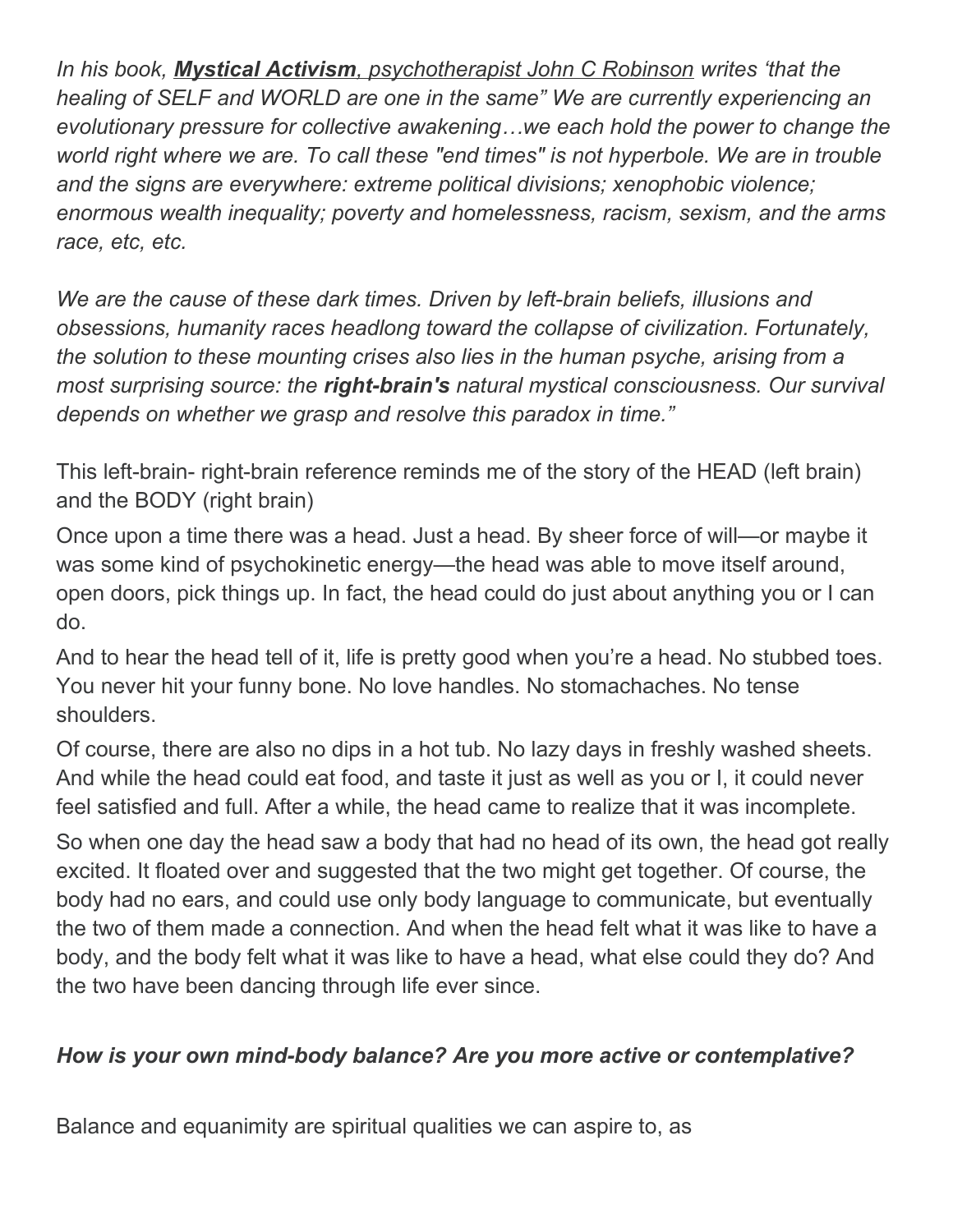Affirmed by the wise teacher who was known far and wide as one who had mastered all the great disciplines of a spiritual seeker. She wandered the country, and whenever people heard she was near, they traveled to seek her wisdom and her guidance.

"Great Teacher," one would say, "I wish to get closer to God." "By what path do you travel now?" she would ask. "I study the scriptures, diligently applying myself day and night to unlocking their mysteries," might come the reply. "Then you should put down your books and walk in the woods—thinking nothing, but listening deeply."

Another would say, "I do good to every person I meet, doing all that I can to serve their needs." "Then for a time," the Teacher would reply, "consider yourself well met and strive to serve your own needs as you have so well served others."

One day the Teacher noticed someone in the back of the crowd, someone not pushing his way to her as most of the others did. She went to him. "What is it I can do for you?" she asked.

"I do not know," he relied. "I feel in need of something, but I do not believe in God and have nothing you could call a 'practice.'" "When do you feel most alive?" the Teacher asked. "When I am playing with my children," the man said without hesitation. "Then play with your children," said the Teacher. "And you will find what you seek."

#### *What is it that YOU are seeking???*

Once the great Sufi holy man and wise fool Nasreddin was walking down the street when a group of women came running up to him. Obviously distressed, they cried out to him, "Help us, Nasruddin! Help us."

"What can be done I will try to do," Nasruddin replied. "What seems to be the trouble?"

"Our husbands," the women cried. "They've all decided that they must go out into the desert in order to dedicate themselves to finding Allah. Our children and we have been abandoned."

"This should not be," Nasreddin declared, and he set out after the pilgrims as fast as his donkey could carry him. As he approached the band of men, he began to shout, "Help me! Help me, my brothers."

"What seems to be the trouble, Nasruddin?" the men called back.

"My donkey," he said. "I've lost my donkey and can't find him anywhere. Oh, help me search. I must find him!"

"But he's right there," the men replied, laughing. "Can't you see that you're sitting right on top of him? You don't have to go anywhere to look for him."